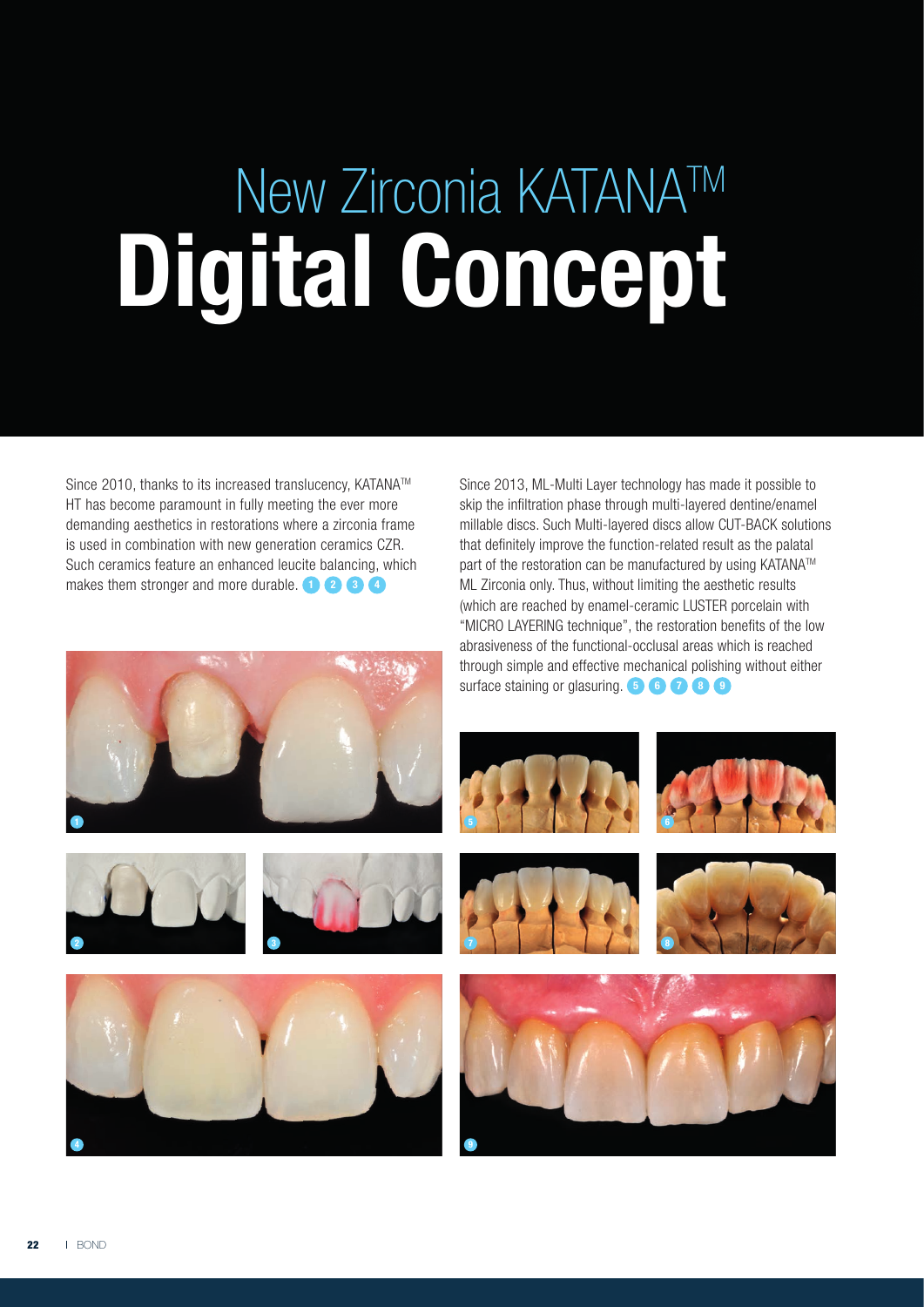

## DANIELE RONDONI

- Graduating in 1979, Daniele Rondoni opened a laboratory in 1982, which is also the home of the AAT Community College he founded.
- Teacher and counsellor for the "Italian School for Dental Technicians" at the University of Chieti, University of Sienna and University of Rome Tor Vergata.
- EAED and IAED Active Member and a SICED Associate and O.L.
- International Instructor for Kuraray Noritake Dental products.
- Author of "Tecnica della Multistratificazione in ceramica" (Ceramic Multilayering Technique) and a lab manual about the use of composite materials, introducing his own method – the "Inverted Hardness Layering System".



13

New generation KATANATM UTML and STML introduced in 2015 can be used for anterior restoration thanks to the cubic zirconia based products that have been made available to make it possible to conceive a bi-layer to mono-layer transition in most clinical situations.

Cubic zirconia features superior optical behavior. Although mechanically inferior in performance to conventional zirconia, KATANA™ UTML and STML are aging-resistant, while UTML offers the same translucency as lithium disilicate based solution.

"ZERO-CUTBACK technique" is one of the ideal techniques that can be achieved with cubic zirconia solution. They can perfectly replicate digital projects without any need for subsequent layering and can be easily painted and mechanically polished in the palatal area. <sup>10</sup> 10 <sup>12</sup> 13 14 15

Kuraray Noritake Dental has also developed CZR FC Paste Stain with a wide range of coloring pastes specially designed for fullanatomical solution of multi-layered zirconia. Their effectiveness is proven to be enhanced when used with "ULTRA MICRO LAYERING technique" on thin glasure or thin transparent ceramic mass.

15

14

12

**BOND | 23**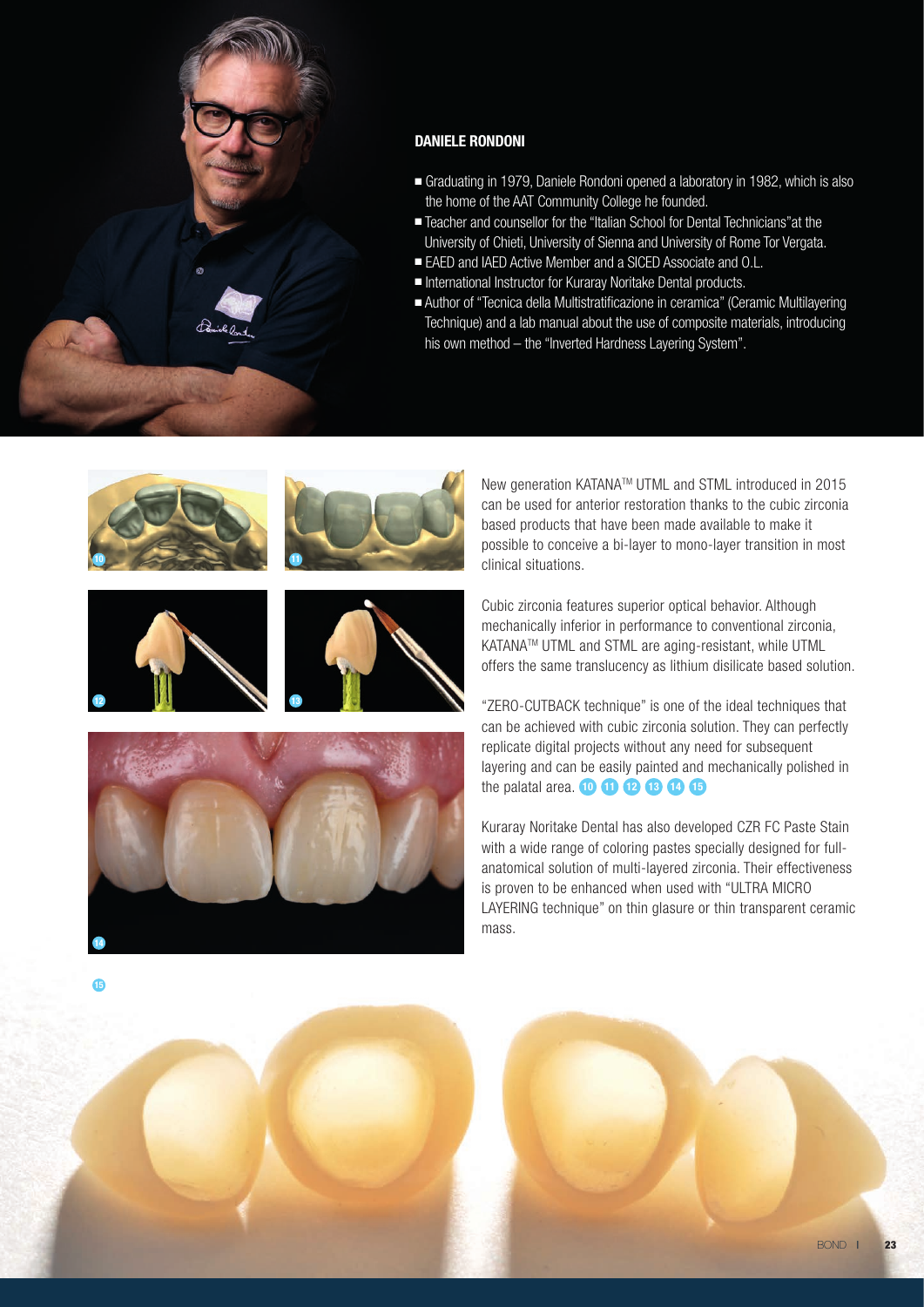

Another advantage with STML and UTML products is the lower thickness, respectful of the latest micro-invasive dentistry standards and current market requests.  $\bullet$ 











Excellent flexural strengths higer than 550/750 MPa allow restoration to feature micro-invasive thicknesses from 0.4 mm on, p.e. on laminates. Unlike PFZ, zirconia lower thicknesses ensure better results.  $\mathbf{0} \oplus \mathbf{0} \oplus \mathbf{0}$ 



0